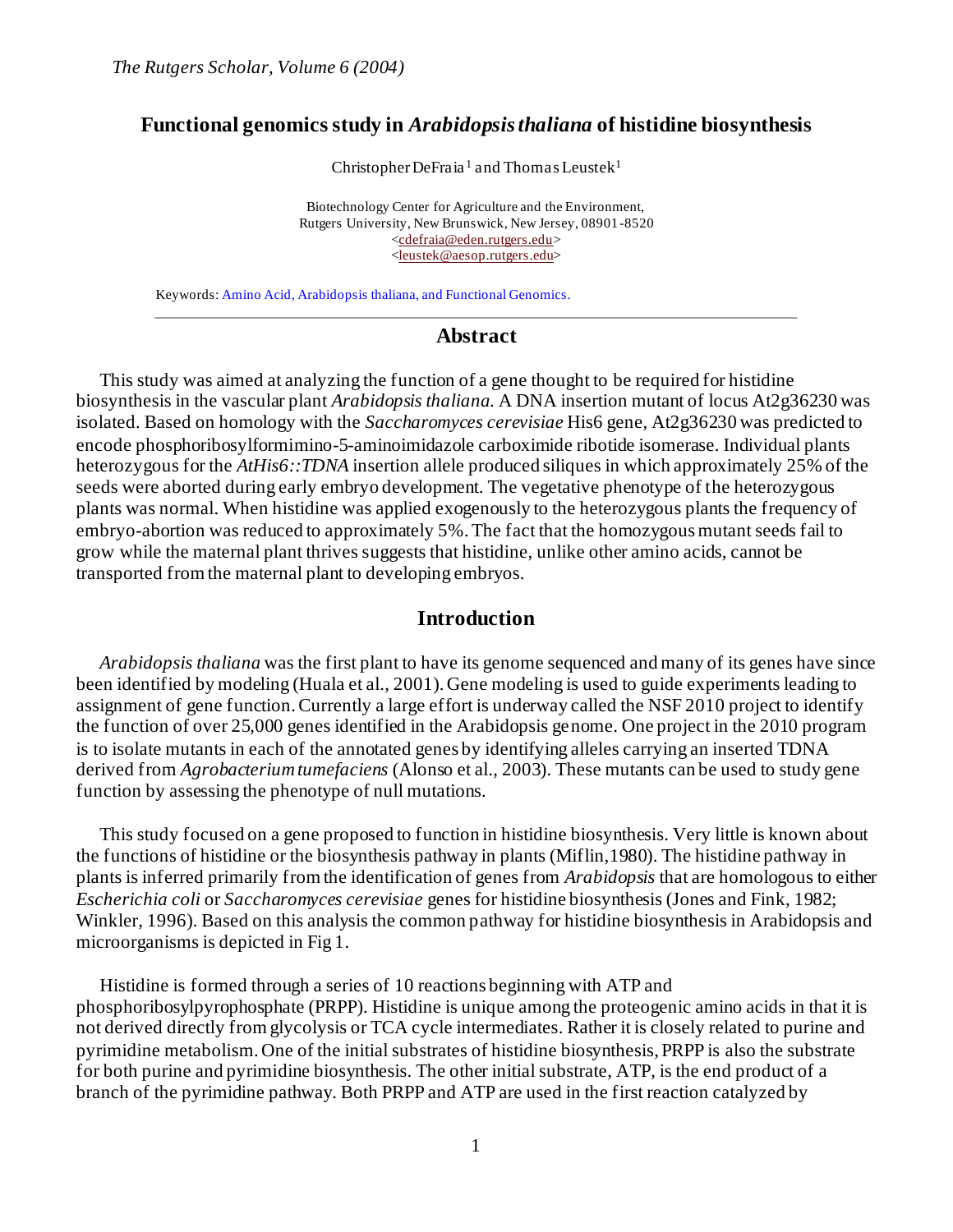phosphribosyltransferase. After the HIS7 (HisHF) step phosphoribosylformimino-5-aminoimidazolecarboxamide ribotide is cleaved releasing imidazole glycerolphosphate, which is converted in 4 more steps to histidine and 5-aminoimidazole-4- carboxamide ribotide, which is used to regenerate ATP. In bacteria the metabolic link between histidine and ATP synthesis was implicated by the finding that bacterial mutants before *hisHF* are either adenine auxotrophs or have severely reduced ATP pools (Winkler, 1996), suggesting that consumption of ATP for histidine synthesis without recycling of 5-aminoimidazole-4 carboxamide ribotide depletes the ATP pool. Whether such a link exists in plants has yet to be examined.

Several steps for histidine biosynthesis in *Arabidopsis* are encoded by single genes. This situation is valuable because mutation of any single gene is more likely to produce a phenotypic change than would be the case if the step were encoded instead by a family of genes with functional redundancy. The gene that was the focus of this study was At2g36230, which may encode phosphoribosylforminimo-5 aminoimidazole carboxamide ribotide isomerase, a homolog of *hisA* in *E. coli* and *His6* in yeast. The cDNA derived from At2g36230 was previously cloned based on its ability to functionally complement an *E. coli hisA* mutant (Fugimori et al., 1998). Interestingly, the coding sequence of At2g36230 shows strong homologywith *His6*, but none with *hisA*. Based on its homology with yeast His6 At2g36230 is referred to hereafter as AtHis6.

## **Methodology**

An Arabidopsis line designated SALK\_041416 isolated by the SIGnAL Project (Alonso et al., 2003) was obtained from the Arabidopsis Biological Resource Center (ABRC, Ohio State University), carrying a T-DNA insertion in exon two of AtHis6. Seeds from the line were germinated in Promix potting soil and the plants were grown in a growth chamber on a 24 hour diurnal cycle, 16 hours of light at 24°C and 8 hours of dark at 22 °C. The light intensity was 100  $\mu$ E m<sup>-2</sup> s<sup>1</sup>. Genomic DNA was extracted from the leaves of 25 day old plants and Polymerase Chain Reaction (PCR) was carried out using DNA primers designed to amplify the T-DNA insertion region of the AtHis6. The primers were 041416RP, 5'- TGGTGGTCTCACTTGGTTCCAG-3'; 041416LP, 5'-CTTCCATCCTGCGCAACAAAA-3'; and LBb1, 5'-GCGTGGACCGCTTGCTGCAACT-3'. The PCR conditions were one cycle at 94°C for 5 minutes, 32 cycles at 94°C for 15 seconds, 59°C for 30 seconds and 72°C for 1 minute.

Prediction of signal sequences was performed using TargetP [\(http://www.cbs.dtu.dk/services/TargetP/](http://www.cbs.dtu.dk/services/TargetP/)). ClustalW was used to align protein sequences and MEGA was used to draw the phylogenetic tree.

The phenotype of heterozygous individuals was visually assessed. Embryo rescue was carried out by applying a 10 mM solution of histidine to the roots and leaves of heterozygous *AtHis6::TDNA* plants, and determining whether the frequency of aborted embryos was reduced.

Microscopic imaging of *Arabidopsis* embryos was carried out by removing immature seeds from a young silique, placing them on a microscope slide, and clearing the embryos with Hoyer's solution (25% w/v gum arabic, 333% w/v chloral hydrate, and 16% v/v glycerol) as described in (Meinke, 1994). The embryos were incubated overnight and then imaged with a compound microscope equipped with Nomarski optics and located at the Neurosciences Imaging Center at Rutgers University.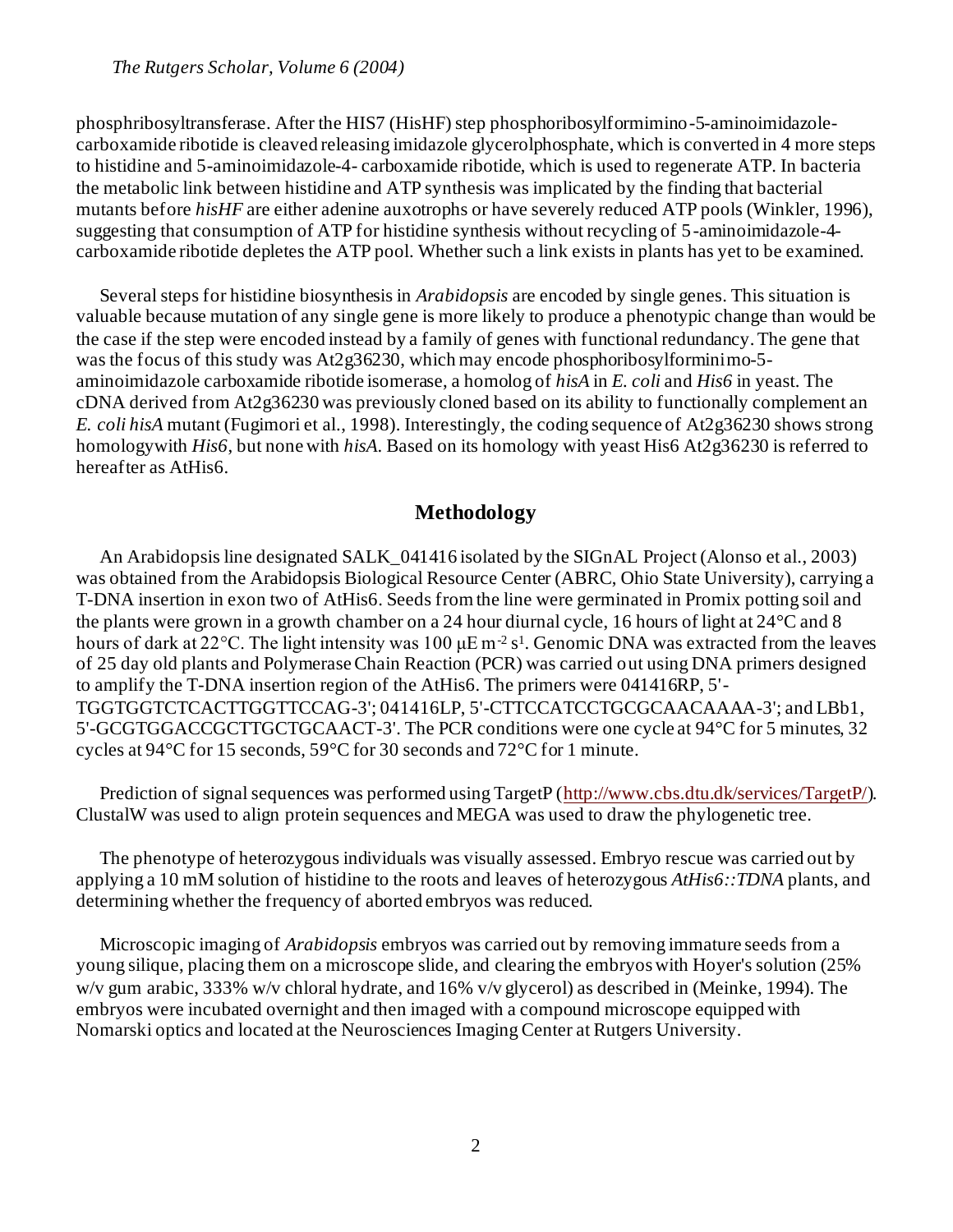## **Results**

## **Characteristics of AtHis6**

The AtHis6 gene is composed of 7 exons producing a 1002 bp coding sequence. The gene model is presented in Figure 2 with exons shown in upper case black type and untranslated regions shown in lower case grey letters. The protein derived from AtHis6 is 304 amino acids with a predicted mass of 33364 Da. TargetP analysis predicted with nearly equal probability that the protein is localized either to chloroplasts or mitochondria. The sequence of AtHis6 protein is much more closely related with His6 from yeast than it is to *hisA* from *E. coli* or *Synechocystis* sp. (Fig 3). The evolutionary implications of the sequence homology is not clear, especially since cyanobacteria are thought to be the evolutionary ancestor of chloroplasts.

## **Mutation of AtHis6 results in embryo abortion**

The PCR strategy for analysis of the AtHis6 mutant line is depicted in Figure 4. Primers RP and LP were designed to amplify an 890 bp segment from the wild type AtHis6 allele, whereas primers RP and LBb1 were designed to amplify a 440 bp segment of the *AtHis6::TDNA* allele. When both alleles are present, one on each homologous chromosome, both PCR products would be obtained, but if only the wild type allele or mutant allele were present only the 890 bp or 440 bp fragment would be obtained. Figure 4 also presents a gel electrophoresis analysis of 4 plants showing the heterozygous PCR pattern and 4 plants showing the wild type segregation pattern. Sequence analysis of the 440 bp PCR product confirmed that the TDNA is inserted in exon 2 at the position indicated in Fig 2.

Of 58 individuals derived from a heterozygous parent, 22 showed the wild type pattern and 36 showed the heterozygous pattern, whereas no individuals were identified showing the homozygous mutant pattern. In total, the results give a ratio of heterozygous:wild type of 1.6:1, close to that predicted for a homozygous lethal mutation, which would be predicted to give a ratio of 2:1.

The phenotype of AtHis6 heterozygotes was indistinguishable from the wild type. However, the heterozygous individuals produced a high percentage of aborted seeds, whereas the wild type segregants did not (Figure 5).

When seeds of several heterozygotes were counted, approximately 25 $\pm$ 6% of the seeds were aborted (Table 1). Assuming that the TDNA allele of AtHis6 is recessive and leads to embryo abortion, one would expect it to segregate at a 3:1 ratio.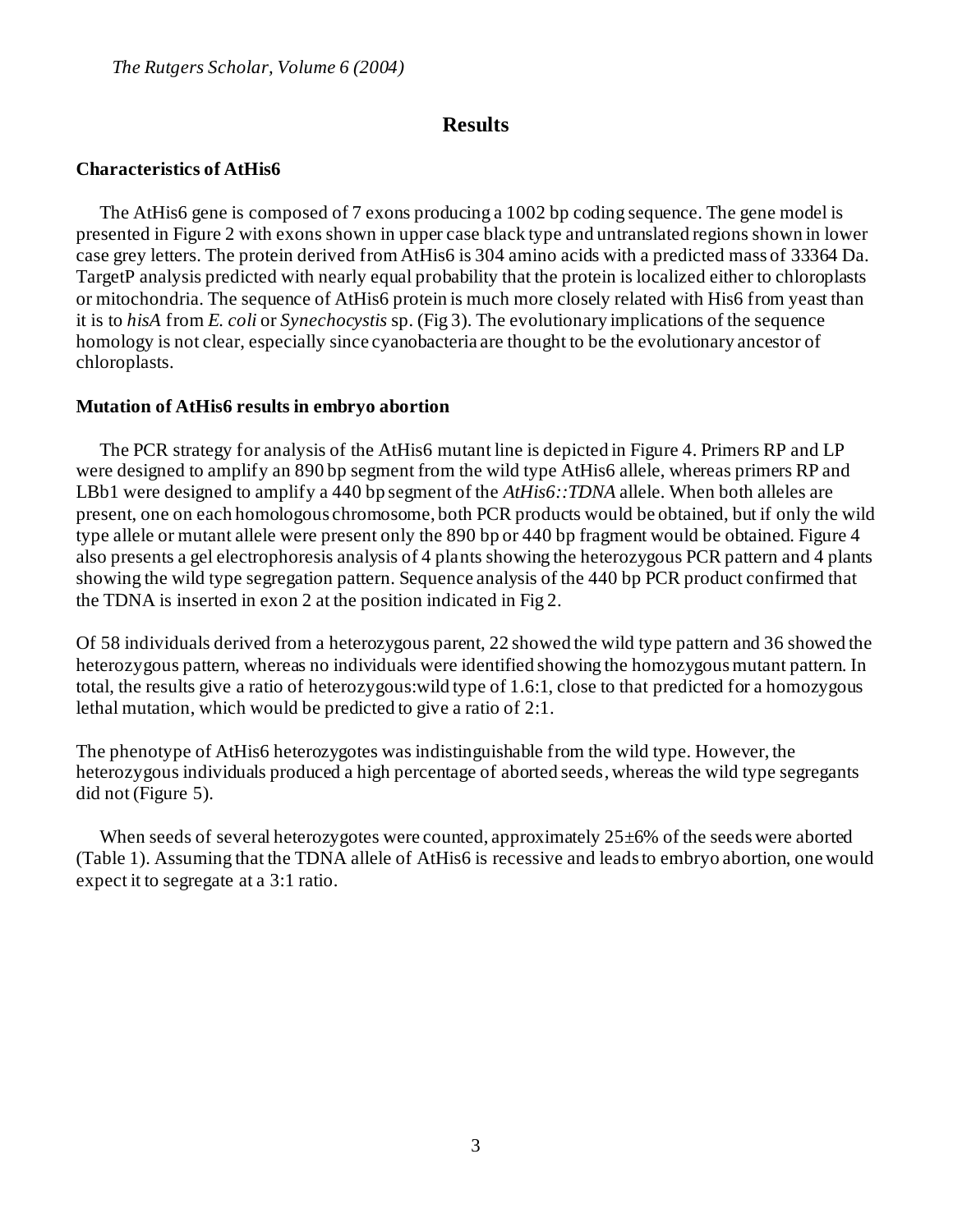*The Rutgers Scholar, Volume 6 (2004)*

#### *AtHis6::TDNA* **mutants are auxotrophic for histidine**

To test whether embryo abortion is due to histidine auxotrophy, heterozygous AtHis6 plants were fed 10 mM histidine by applying the solution on the surface of leaves and onto the soil. This treatment reduced the frequency of embryo abortion to below 5% (Table 1).

A Chi squared test for this change yielded a  $P=1.85$  with one degree of freedom indicating that histidine was able to rescue homozygous *AtHis6::TDNA* embryos. However, when plants were fed 1 mM histidine, the seeds were not rescued. The seeds that were aborted in 10 mM histidine-fed plants appeared larger than in the plants that were not fed histidine.

#### *AtHis6::TDNA* **mutants abort at the pre-globular stage of embryo development**

Mutant embryos were observed microscopically and none that were observed progressed beyond the pre-globular stage of development (Figure 6). Mutant and wild type sibling embryos are contrasted in figure 6A (mutant) and B (wild-type). In addition, many mutant embryos showed an abnormal pattern of cell division in which some suspensor cells were observed to divide longitudinally to the axis of the suspensor (see cells in figure 6C). Normally, the division of suspensor cells occurs perpendicularly to the axis of the suspensor.

## **Discussion**

The absence of growing homozygous *AtHis6::TDNA* plants in the population and the 3:1 segregation of alive to dead seeds in the siliques of heterozygous AtHis6 plants suggest that AtHis6 is an essential gene for *Arabidopsis* embryo development and that the TDNA allele of this gene is recessive to wild-type. Rescue of these seeds by histidine feeding suggests that AtHis6 functions in the histidine biosynthesis pathway.

While addition of histidine to an AtHis6 heterozygous plant rescues most of the embryos, there are still ~5% that aborted, nearly 80% more than in WT. These seeds aborted at a later stage of development than in the non-histidine-fed plants. Therefore, we hypothesize that a certain histidine concentration is important for embryo development, which cannot be efficiently supplied by application of histidine to the surfaces of the plant. This hypothesis is supported by the necessary increase in histidine concentration from 1 mM to 10 mM for embryo rescue.

In total the results show that a heterozygous AtHis6 individual is able to synthesize sufficient histidine to support its own growth, yet is unable to supply adequate levels of histidine to support embryo development of its own *AtHis6::TDNA* progeny. There are several possible explanations. First, it is possible that a barrier exists that prevents transport of histidine from parent to progeny. This would imply that embryos are entirely autotrophic for histidine, an idea that runs counter to the common presumption that embryos are reliant on the parent plant for transportable metabolites such as amino acids (Bewely et al., 2000). The idea that embryos are autotrophic for histidine also is not supported by the finding that histidine transport proteins exist that are expressed in embryonic tissues (Chen and Bush, 1997; Frommer et al., 1994; 1995). Since the function of plant histidine transporters was not studied within a plant system, there is a possibility that they do not actually transport histidine within plants. Another possible explanation for the embryo lethality of AtHis6 mutants is that the heterozygous parent may produce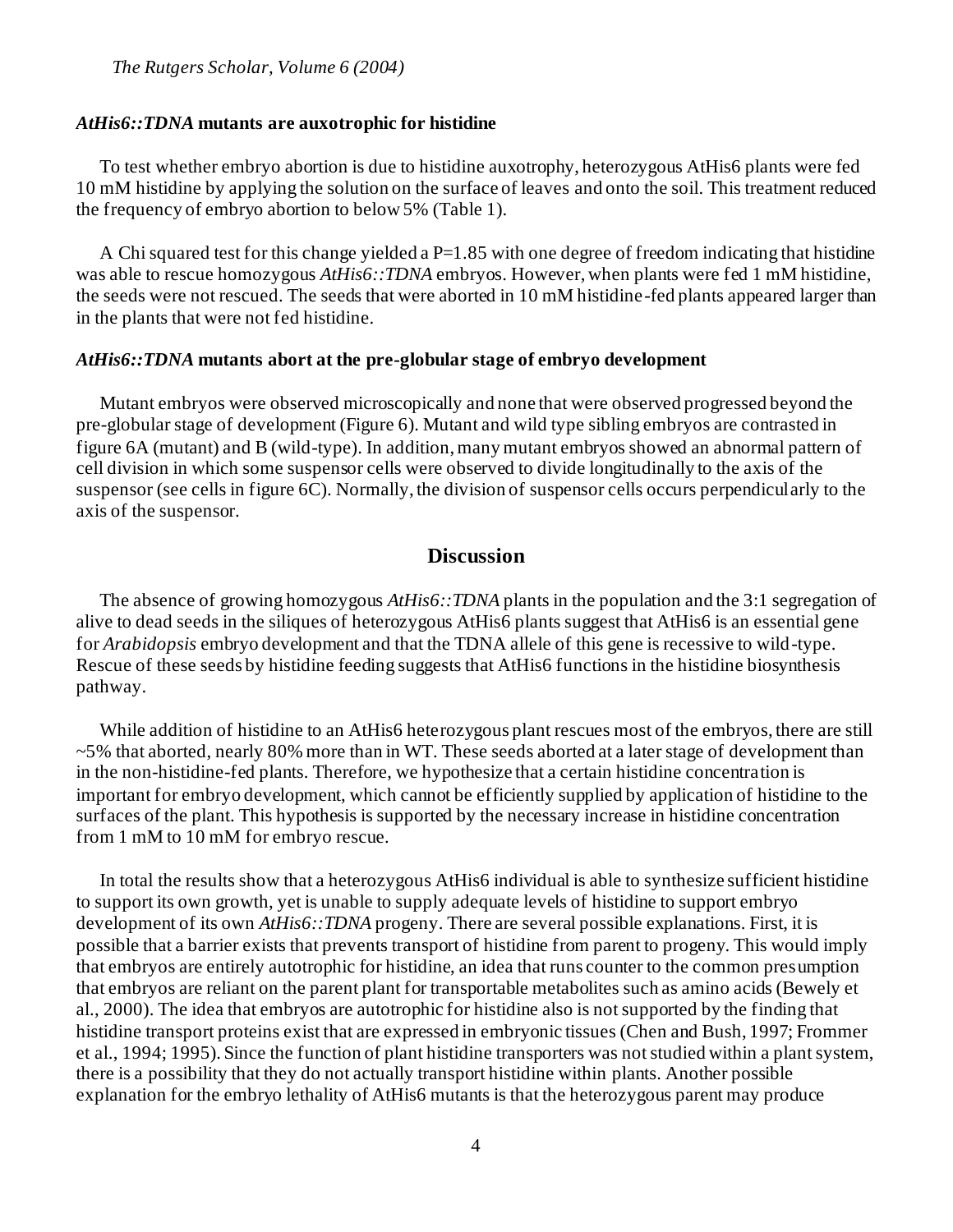sufficient histidine to support its own growth, but not enough additional histidine to support its progeny. Perhaps histidine is not produced in sufficient amounts in the specific tissue that are used to supply the embryos. A third possibility is that a block in the middle of the histidine pathway either causes the accumulation of a toxic intermediate that kills embryos, or that the mutation blocks recycling of adenine for ATP synthesis without blocking the usage of ATP at the first step in the pathway. The third hypothesis could be consistent with the complementation of the embryo lethal phenotype by histidine feeding because histidine biosynthesis is catalyzed by ATP phosphoribosyltransferase an enzyme that is known to be feedback-regulated by histidine in plants (Miflin, 1980). Therefore, histidine feeding could block ATP phosphoribosyltransferase preventing accumulation of the hypothetical toxic intermediate or depletion of ATP.

The phenotype of a histidine mutant of Arabidopsis is the first example suggesting that an amino acid cannot be supplied to embryos by the maternal plant. Since this idea runs counter to the common presumption that embryos are reliant on the parent plant for transportable metabolites such as amino acids, the present results indicate that more research is needed to characterize the relationship between parental and embryonic tissues with respect to amino acid nutrition.

# **References**

1) **Fujimori K, Tada S, Kanai S, and Ohta D** (1998) Molecular cloning and characterization of the gene encoding N'-[(5'-phosphoribosyl)-formimino]-5-aminoimidazole-4-carboxamide ribonucleotide (BBM II) isomerase from *Arabidopsis thaliana*. Mol Gen Genet **259**: 216-223.

2) **Huala E, Dickerman A, Garcia-Hernandez M, Weems D, Reiser L, LaFond F, Hanley D, Kiphart D, Zhuang J, Huang W, Mueller L, Bhattacharyya D, Bhaya D, Sobral B, Beavis B., Somerville D, and Rhee S.** (2001) The Arabidopsis Information Resource (TAIR): A comprehensive database and webbased information retrieval, analysis, and visualization system for a model plant. Nucleic Acids Res **29**: 102-105.

3) **Alonso JM, Stepanova AN, Leisse TJ, Kim CJ, Chen H, Shinn P, Stevenson DK, Zimmerman J, Barajas P, Cheuk R, Gadrinab C, Heller C, Jeske A, Koesema E, Meyers CC, Parker H, Prednis L, Ansari Y, Choy N, Deen H, Geralt M, Hazari N, Hom E, Karnes M, Mulholland C, Ndubaku R, Schmidt I, Guzman P, Aguilar-Henonin L, Schmid M, Weigel D, Carter DE, Marchand T, Risseeuw E, Brogden D, Zeko A, Crosby WL, Berry CC, and Ecker JR** (2003) Genome-wide insertional mutagenesis of *Arabidopsis thaliana*. Science **5633**: 653-657.

4) **Miflin BJ** (1980) Histidine Biosynthesis. In: The Biochemistry of Plants. A Comprehensive Treatise. Volume 5, Amino Acids and Derivatives. PK Stumpf and EE Conn Eds. Academic Press, New York, pp533-541

5) **Meinke DW** (1994) Seed development in *Arabidopsis thaliana*. In Aradidopsis, Cold Spring Harbor Press, Cold Spring Harbor NY, pp 253-295

6) **Winkler ME** (1996) Biosynthesis of histidine. In, Escherichia coli and Salmonella Cellular and Molecular Biology, FC Neidhardt ed, ASM Press, Washington, D.C. pp 485-505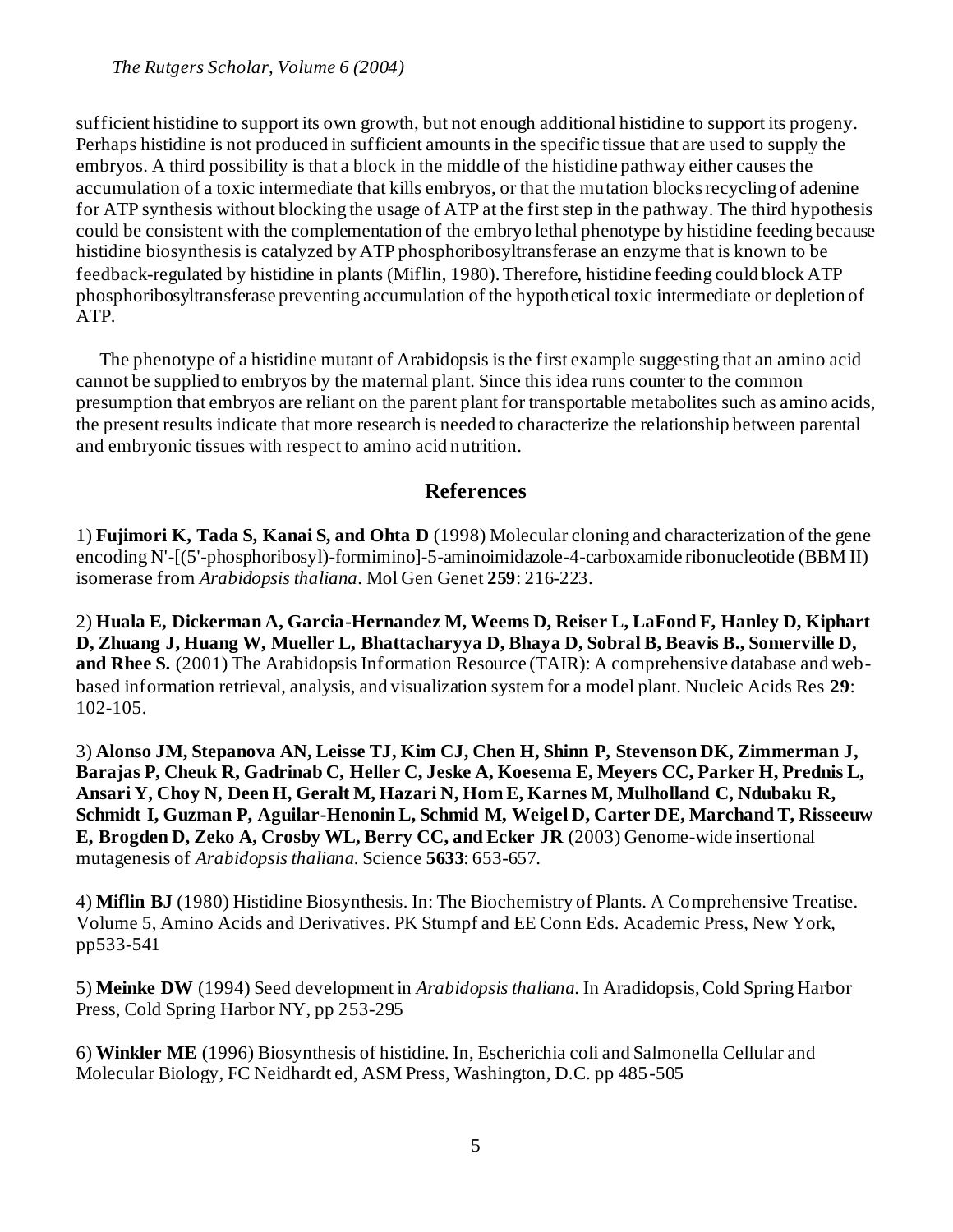7) **Jones EW and Fink GR** (1982) Regulation of amino acid and nucleotide biosynthesis in yeast. In, Molecular Biology of the yeast Saccharomyces: Metabolism and Gene Expression, JN Strathern, EW Jones, JR Broach eds., Cold Spring Harbor Laboratory, New York pp. 181-299

8) **Bewley JD, Hempel FD, McCormick S, and Zambryski P** (2000) Reproductive development. In: The Biochemistry & Molecular Biology of Plants, BB Buchanan, W Gruissem, RL Jones, eds. American Society of Plant Biologists, Rockville, MD, pp 988-1043.

9) **Chen L, and Bush DR** (1997) LHT1 a lysine- and histidine-specific amino acid transporter in Arabidopsis. Plant Physiol **3**:1127-1134.

10) **Frommer WB, Hummel S, and Rentsch D** (1994) Cloning of an Arabidopsis histidine transporting protein related to nitrate and peptide transporters. FEBS Lett 347: 185-189.

11) **Frommer, WB, Hummel, S, Unseld M, and Ninnemann O** (1995) Seed and vascular expression of a high affinity transporter for cationic amino acids in *Arabidopsis*. Proc Natl Acad Sci USA **92**: 12036 12040.



**Figure 1:** Supposed histidine biosynthesis pathway in Arabidopsis. The genes identified for each step in Arabidopsis are indicated on the left. The single gene encoding AtHis6 (*hisA*) is indicated by the arrow on the left.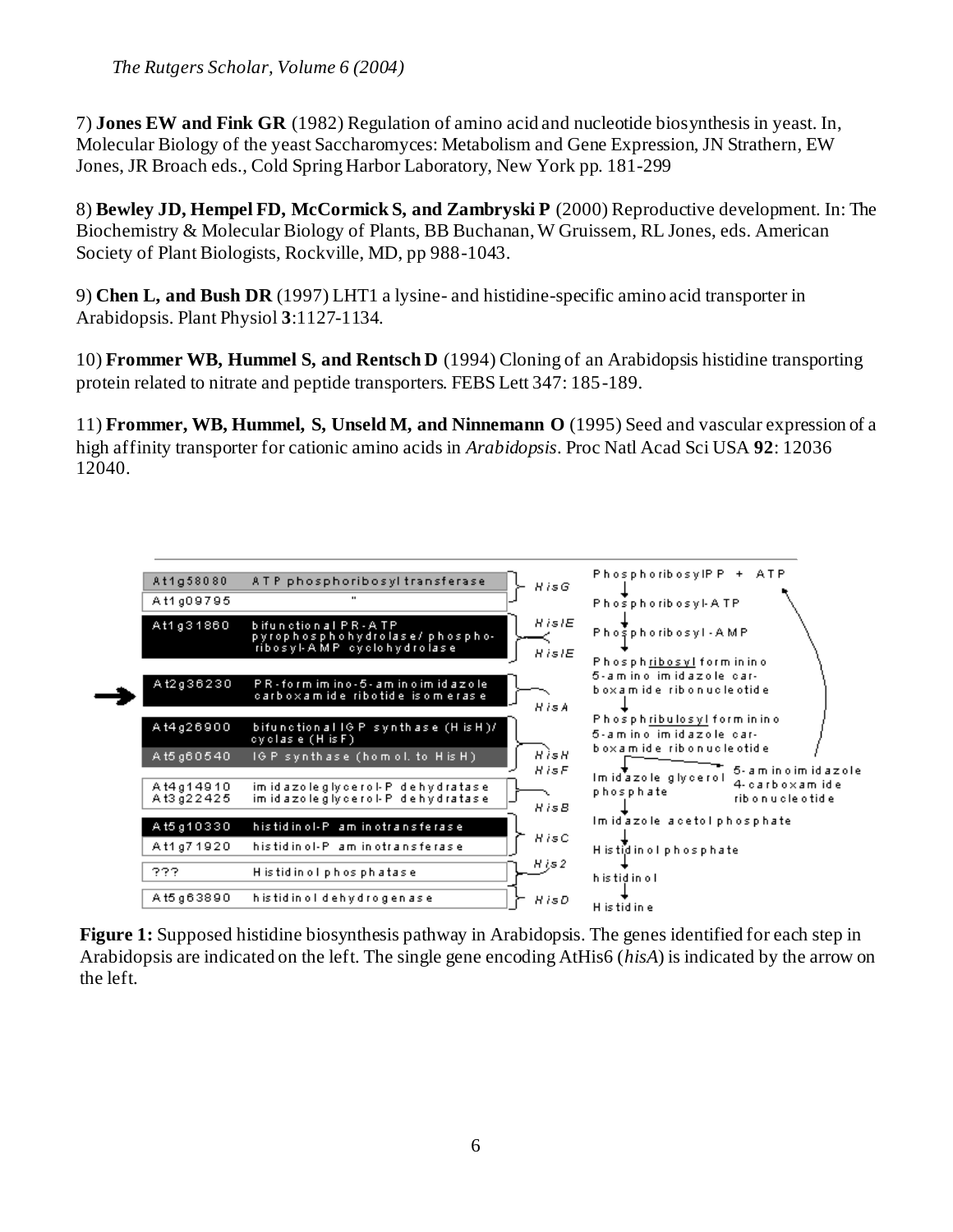ataaaccgat atctaaaccc tagaatatct agaaccagat acgtcactgg tgcttactga  $\mathbf{1}$ 61 ttacagttte agttecaaag ATGAGAACTT TGAGCTCCCA ATTATACTCC AATGGTGGTC 121 TCACTTGGTT CCAGAAGAAG AATCAGAGCT CTCTGTTCAT CAAGCATCTC AGAGTCTCTA 181 AACCATCGAG GGTTCAGCTC ATATCTGCTG TTCAATTCCG TCCGTGCATC GATATTCATA 241 AGgtatgaaa tcaatttcac cgattagaaa atcctcactg gctgttgagt gcagtgaatt 301 catttatgga tetatetetg tgtgatgtga ttttegatag GGAAAAGTGA AACAGATAGT

#### TDNA insertion site for SALK 041416

361 TGGATCCACA CTTCGTGACT TGAAAGAGGA TGGTTVCAGTT CTCGTTACGA ATTTTGAATC 421 GGATAAGTCT GCGGAAGAGT ATGCAAAGAT GTACAAAGAA GATGGGCTTA CGGGTGGTCA 481 TGTGATAATG CTTGGAGCAG ACCCTTTAAG CCAAGCTGCA GCTATTGGAG CATTACATGC 541 TTATCCTGgt atgtgtttag ttgaatgtca catggtgttt gttttatatt gtttgaattt 601 gaaatgtaaa gttttgatgt gttatatatg atacaagatg atgaattcta gGCGGTTTGC 661 AAGTTGGAGG TGGAATCAAT TCTGAGAATT GCATGAGTTA TATTGAGGAG GGAGCAAGCC 721 ATGTCATTGT CACTTCGgta tagetgteat etagettgat tgaatatgtt ateatagtaa 781 gtatagetga tgataattat gttttegttt tgtattteag TATGTATTTA ACAATGGAAA 841 GATTGATCTT GAAAGACTCA AAGATATTGT GAGCATTGTT GGGAAACAAA GACTGATATT 901 GGACCTTAGC TGCAGAAAGA AGgtgattet etgaetagtt teatetteag tttaatgtta 961 ttggtcatga aaagaagatc ggcatttgag gtatttatat ggttattttg ttgcgcagGA 1011 TGGAAGATAC GCAATTGTTA CTGATAGATG GCAGAAGTTC AGCGACGTCA TCCTTGACGA 1081 GAAATCATTG GAGTTTCTTG GAGGATTTTC AGATGAGTTT CTGGTGCATG GCGTAGACGT 1141 TGAAGGAAAG AAgtaagett taaatatete aaegetgtga ttttagtgte ttagagtaaa 1201 ttcgttttgc attgaaaata cagtatttag tcagtatgta ctgatcagtg gtgttaacac 1261 ttettetete aaagGCTAGG GATCGATGAA GAGCTTGTAG CATTGCTTGG CAACTACTCT 1321 CCGgtgagta ataacatgca gtttcttatg attcggaact aatcttatgg acttaacgat 1381 aattaacaga acttcactct attcaaaatg cttgtgatgt tagtgaaacc ggaattggat 1441 tagatgtagt egttataett caetttagae atagagataa getegattge aaaettgtte 1501 atttgagett gatettaaat gttttttgae ettgaeagAT TCCAGTAACT TATGCGGGAG 1561 GTGTGACGGT AATGGATGAT GTAGAGAGGA TCAAGGACGC AGGAAAGGGA CGTGTAGATG 1621 TAACAGTGGG AAGTGCCTTA GACATTTTCG GGGGAAATCT TCCATACAAA GACGTCGTCG 1681 CTTGGCATCA CAAGCAGCAC TCACTCCATT GAtategeea tttteaeett tgeteatett

**Figure 2:** Structure of the AtHis6 gene and position of the Agrobacterium TDNA Insertion.



**Figure 3:** Alignment of His6 (*hisA*) protein sequences. The alignment was created with ClustalW and the tree was drawn with MEGA. The percent identity is given at the branches of the tree. The GenBank accession numbers for the sequences are AtHis6, NP\_181165; yeast, NP\_012244; E. coli, NP\_310852; Synechocystis sp., NP\_442856.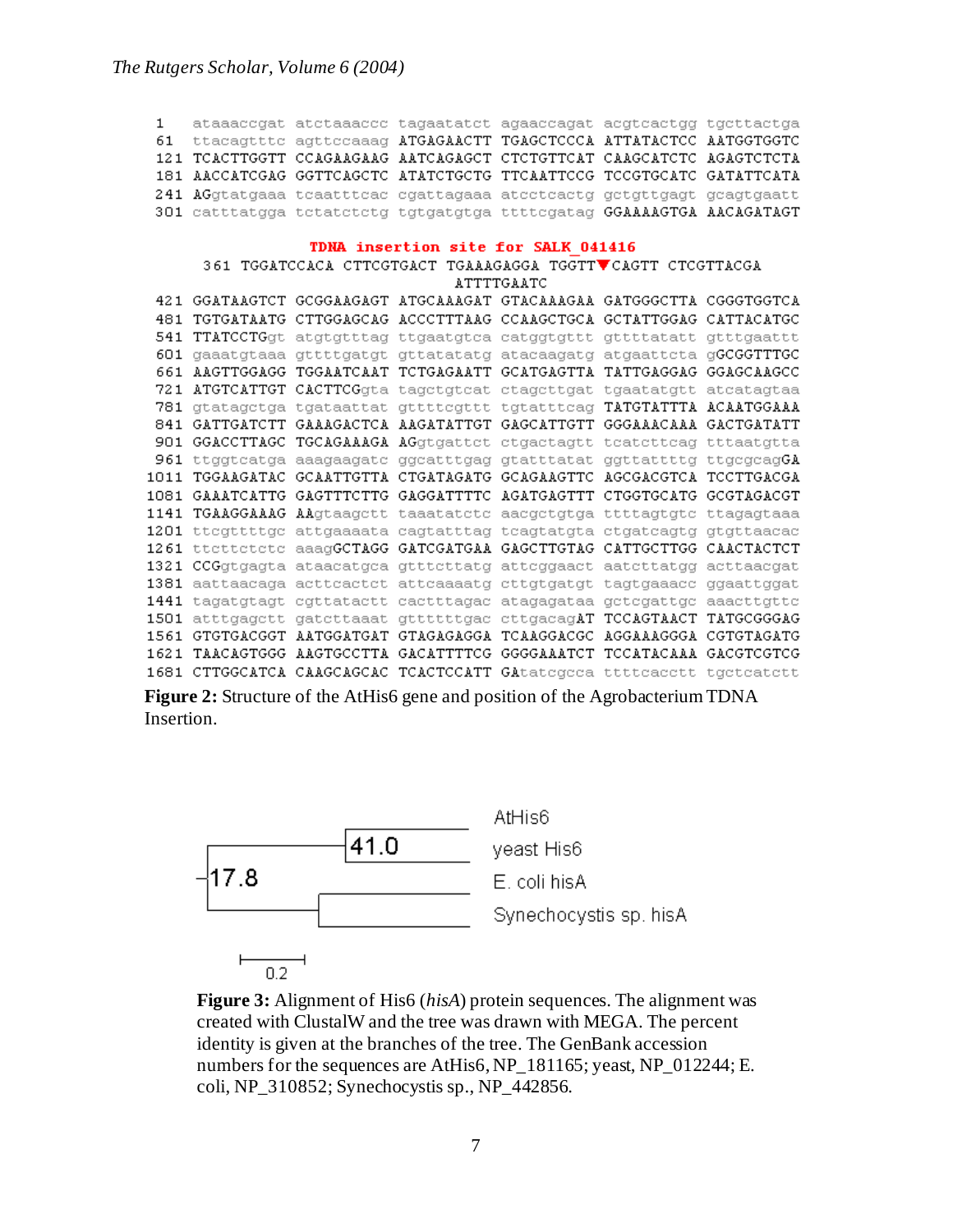

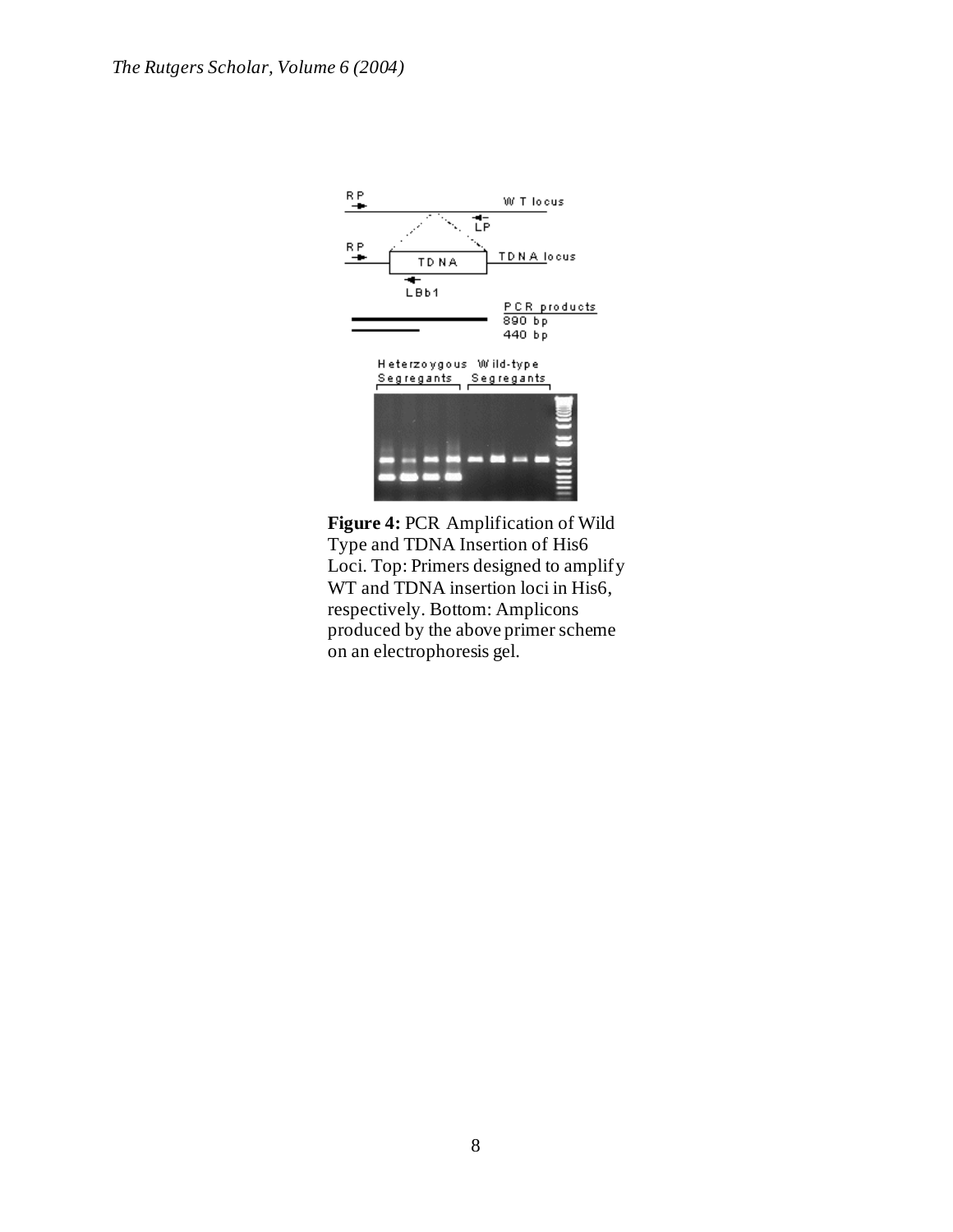

**Figure 5:** Aborted seeds in siliques from *AtHis6::TDNA* heterozygotes. A) A silique from a *AtHis6::TDNA* heterozygote (top) is compared with a silique from a wild type segregant (bottom). The arrows indicate several aborted seeds. B) a close-up image of an aborted seed (arrow).

| <b>Table 1:</b> Histidine-Feeding Complementation of Aborted Seed Phenotype |                      |        |                   |           |              |      |      |            |
|-----------------------------------------------------------------------------|----------------------|--------|-------------------|-----------|--------------|------|------|------------|
| Plant $#2$                                                                  |                      | 8 9 10 |                   | $18^{**}$ | $20^{**}$ 23 |      | - 77 |            |
| Genotype via PCR                                                            | WT WT                |        | Het               | Het Het   |              | Het  | Het  | <b>Het</b> |
| % seed abortion $\leq 1$                                                    | $\leq$ $\leq$ $\geq$ |        | 23.7 31.3 4.5 5.4 |           |              | 22.6 | 22.8 |            |

\*\*Histidine fed heterozygotes. All others were treated with water in place of the histidine solution. Wild Type plants were monitored as controls.